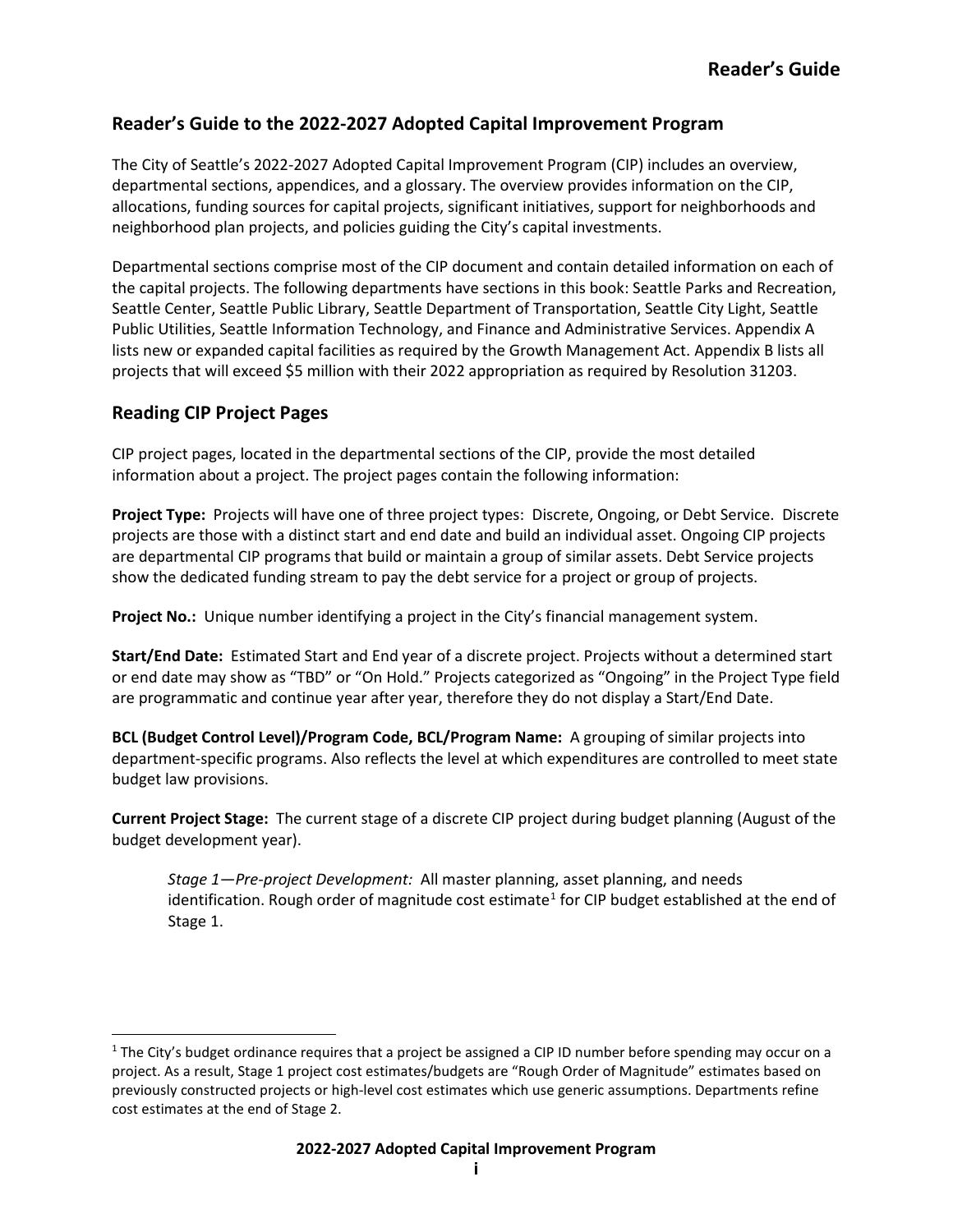*Stage 2—Initiation, Project Definition & Planning*: Define project and create Project Management Plan (or pre-design package) which sets the project baseline (scope, schedule and budget) from which a department measures variance.

*Stage 3—Design:* 30%-100% design work.

*Stage 4—Procurement/Bid:* Advertisement, bid review, bid award, and Notice to Proceed.

*Stage 5—Construction:* All construction activities. (Note: The term *Execution* is used for Seattle Information Technology).

*Stage 6—Closeout:* Final project closeout items, includes financial closeout.

**Project Category:** Projects are identified as New Facilities, Improvements to Existing Facilities, or Rehabilitation or Restoration of Existing Facilities. Technology projects, or those that do not fit into the categories above, are identified as New Investments.

**Location:** Street address, intersection, or general location of a project.

**Neighborhood District:** The City is divided into 13 neighborhood districts. This field indicates in which (if any) neighborhood district(s), a project is located. Some projects are located in more than one neighborhood district or outside the city and are noted as such.

**Council District:** The City is divided into seven Council districts. This field indicates in which (if any) council district(s), a project is located. Some projects are located in more than one council district or outside the city and are noted as such.

**Total Project Cost:** The expected total project cost estimate of a Discrete project. The Total Project Cost includes any "out year" spending (spending outside the current six-year CIP).

**Urban Village:** This field indicates whether a project is located in an Urban Village, a designated geographic area expected to accommodate future population and job growth, as defined by the Comprehensive Plan's growth management strategy.

**Project Description:** Information about the purpose, scope, and history of the project.

**Resources:** The Resources are sources of money supporting a particular project such as grants, private donations, debt, Real Estate Excise Taxes, etc. The Resources Table lists the project's revenue sources, life-to-date (LTD) expenditures through the prior year; the current year revised budget (including Adopted Budget, carry-forward balances, abandonments, and supplemental appropriations); proposed/adopted appropriations; and estimated appropriation requests for the remaining five years of the CIP period.

**Fund Appropriations/Allocations:** This table lists the appropriating funds and the annual appropriation total for that specific project for the current year and adopted budget year.

**Financial Planning Strategy:** The financial planning strategy section appears on CIP Project Pages for discrete projects that are large enough to be part of the Project Cost Estimate Review and Validation

**2022-2027 Adopted Capital Improvement Program**